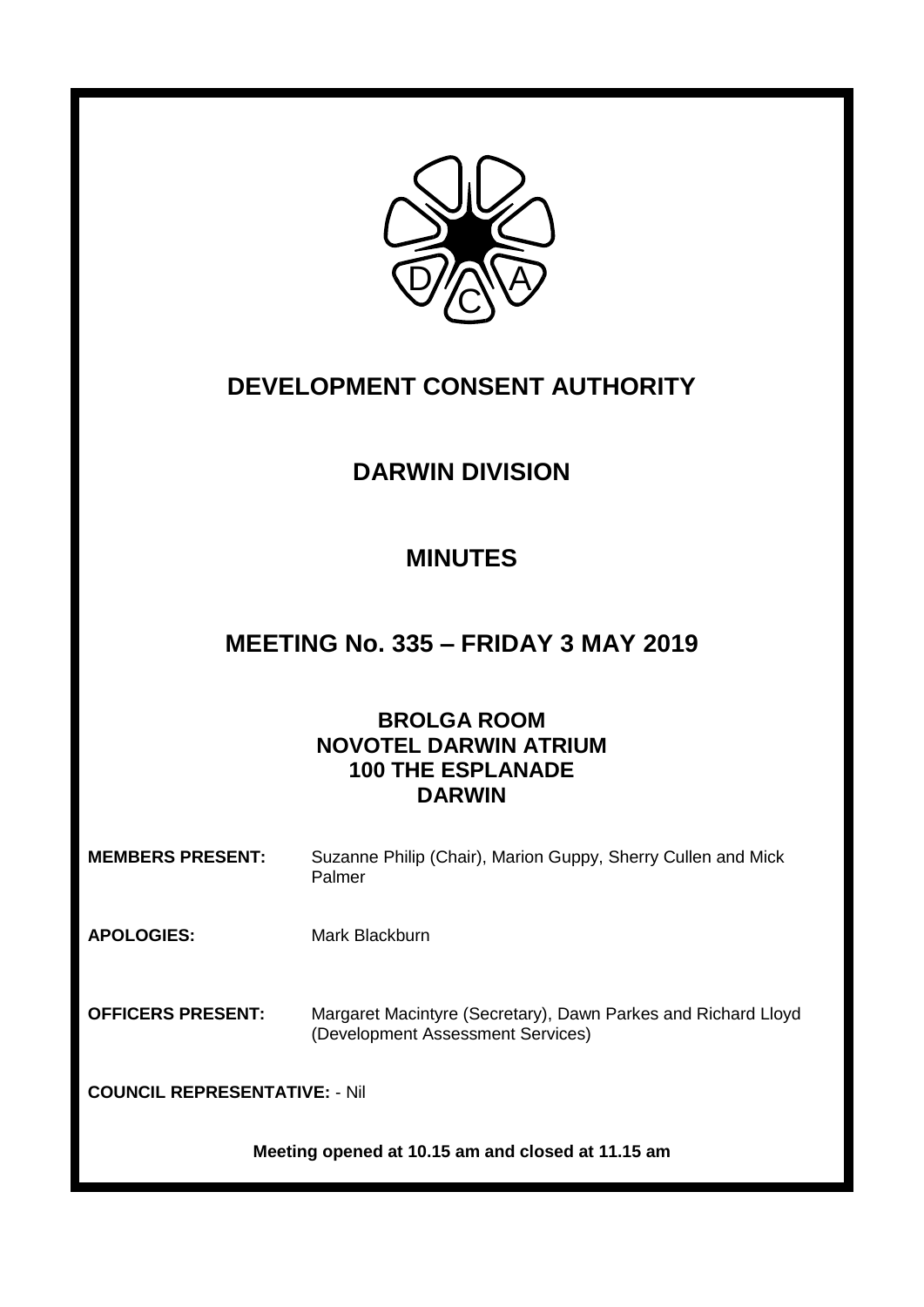**THE MINUTES RECORD OF THE EVIDENTIARY STAGE AND THE DELIBERATIVE STAGE ARE RECORDED SEPARATELY. THESE MINUTES RECORD THE DELIBERATIVE STAGE. THE TWO STAGES ARE GENERALLY HELD AT DIFFERENT TIMES DURING THE MEETING AND INVITEES ARE PRESENT FOR THE EVIDENTIARY STAGE ONLY.**

#### **ITEM 1 DISABILITY SERVICES FACILITY IN 3 X SINGLE STOREY BUILDINGS PA2019/0083 INCLUDING AGED CARE AND DISABILITY ACCOMMODATION, AN ADULT DAY SERVICES CENTRE AND A RECREATION AND VOCATIONAL EDUCATION CENTRE (STAGE 2 OF HARRY'S PLACE) LOT 7714 (1) WILLEROO STREET, TOWN OF NIGHTCLIFF APPLICANT JUNE D'ROZARIO & ASSOCIATES PTY LTD**

Ms June D'Rozario (June D'Rozario & Associates Pty Ltd), Mr Regan Anderson (Developments General Manager, Halikos Group) attended.

Ms D'Rozario tabled a request for minor changes to conditions recommended in the DAS report.

Mr Leslie Tremmel attended and gave a verbal submission voicing concerns about additional traffic from the development on Willeroo Street.

Interested Party Mr Donavan Dales (Carpentaria Services) attended.

**RESOLVED** That, pursuant to section 53(a) of the *Planning Act 1999*, the Development **86/19** Consent Authority consent to the application to develop Lot 7714, (1) Willeroo Street, Town of Nightcliff for the purpose of a disability services facility in 3 x single storey buildings including aged care and disability accommodation, an adult day services centre and a recreation and vocational education centre (Stage 2 of Harry's Place), subject to the following conditions:

#### **CONDITIONS PRECEDENT**

- 1. Prior to the endorsement of plans and prior to the commencement of works (including site preparation), a landscape plan to the satisfaction of the consent authority must be submitted to and approved by the consent authority. When approved, the plan will be endorsed and will then form part of the permit. The landscaping plan must be generally in accordance with that submitted with the application and must include:
- a. details of landscaping along the western side of the new car park.
- 2. Prior to the endorsement of plans and prior to the commencement of works (including site preparation), an updated comprehensive traffic impact assessment report is to be prepared by a suitably qualified traffic engineer with attention to vehicular, pedestrian, cyclist and public transport issues and opportunities, including any potential need for access from the site onto Henbury Avenue, swept paths for waste collection vehicles, and identifying any necessary upgrades to the surrounding street network to the requirements of the City of Darwin, to the satisfaction of the consent authority.
- 3. Prior to the endorsement of plans and prior to commencement of works (including site preparation), an engineered plan completed by a suitably qualified civil engineer demonstrating the on-site collection of stormwater and its discharge into the local underground stormwater drainage system,

Page 2 of 13

These minutes record persons in attendance at the meeting and the resolutions of the Development Consent Authority on applications before it. Reliance on these minutes should be limited to exclude uses of an evidentiary nature.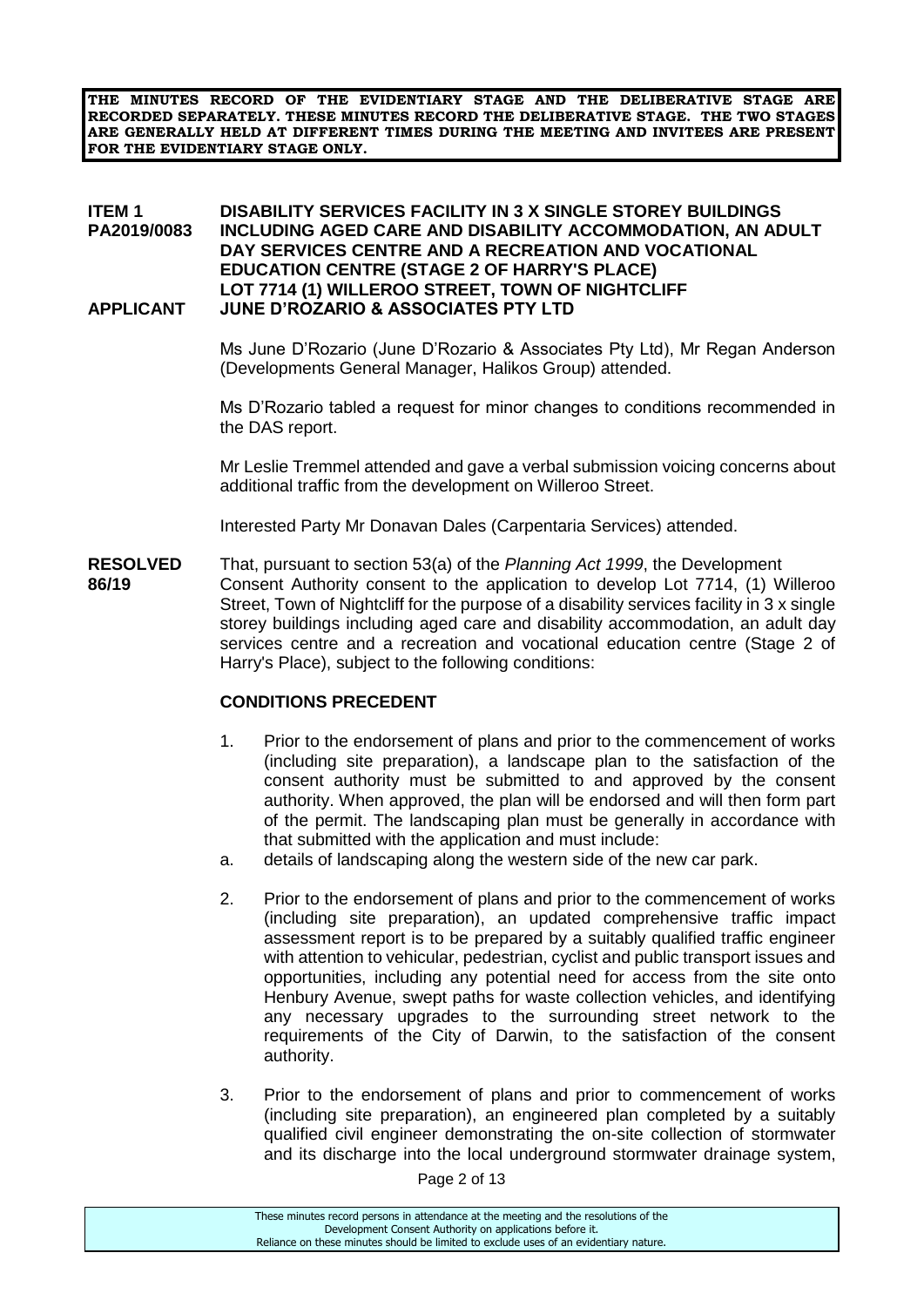shall be submitted to, and approved by the City of Darwin, to the satisfaction of the consent authority. The plan shall include details of site levels, and Council's stormwater drain connection point/s and connection details.

- 4. Prior to the commencement of works (including site preparation), the applicant is to prepare an Environmental and Construction Management Plan (ECMP) to the requirements of the City of Darwin. The ECMP is to address how construction will be managed on the site, and is to include details of waste management, traffic control and haulage routes, stormwater drainage and the use of City of Darwin land during construction.
- 5. Prior to the commencement of works (including site preparation), the applicant is to prepare a dilapidation report covering infrastructure within the road reserve to the requirements of the City of Darwin, to the satisfaction of the consent authority.
- 6. Prior to the commencement of works (including site preparation), an Erosion and Sediment Control Plan (ESCP) is to be submitted to and approved by the Consent Authority on the advice of the Department of Environment and Natural Resources (DENR). The ESCP should detail methods and treatments for minimising erosion and sediment loss from the site during the construction phase and that all disturbed soil surfaces must be satisfactorily stabilised against erosion at completion of works. The IECA Best Practice Erosion and Sediment Control Guidelines 2008 may be referenced as a guide to the type of information, detail and data that should be included in an ESCP. Information regarding erosion and sediment control and ESCP content is available at [www.austieca.com.au](http://www.austieca.com.au/) and the NTP website: [https://nt.gov.au/environment/soil-land-vegetation.](https://nt.gov.au/environment/soil-land-vegetation) The ESCP should be emailed for assessment to: [DevelopmentAssessment.DENR@nt.gov.au](mailto:DevelopmentAssessment.DENR@nt.gov.au)

#### **GENERAL CONDITIONS**

- 7. The works carried out under this permit shall be in accordance with the drawings endorsed as forming part of this permit.
- 8. All works relating to this permit are to be undertaken in accordance with the approved Erosion and Sediment Control Plan (ESCP) to the requirements of the Consent Authority on the advice of the Department of Environment and Natural Resources (DENR).
- 9. The owner of the land must enter into agreements with the relevant authorities for the provision of water supply, drainage, sewerage electricity and telecommunication network services to the development shown on the endorsed plan in accordance with the authorities' requirements and relevant legislation at the time.
- 10. Any developments on or adjacent to any easements on site shall be carried out to the requirements of the relevant service authority to the satisfaction of the consent authority.
- 11. All existing and proposed easements and sites for existing and required utility services must be vested in the relevant authority for which the easement or site is to be created.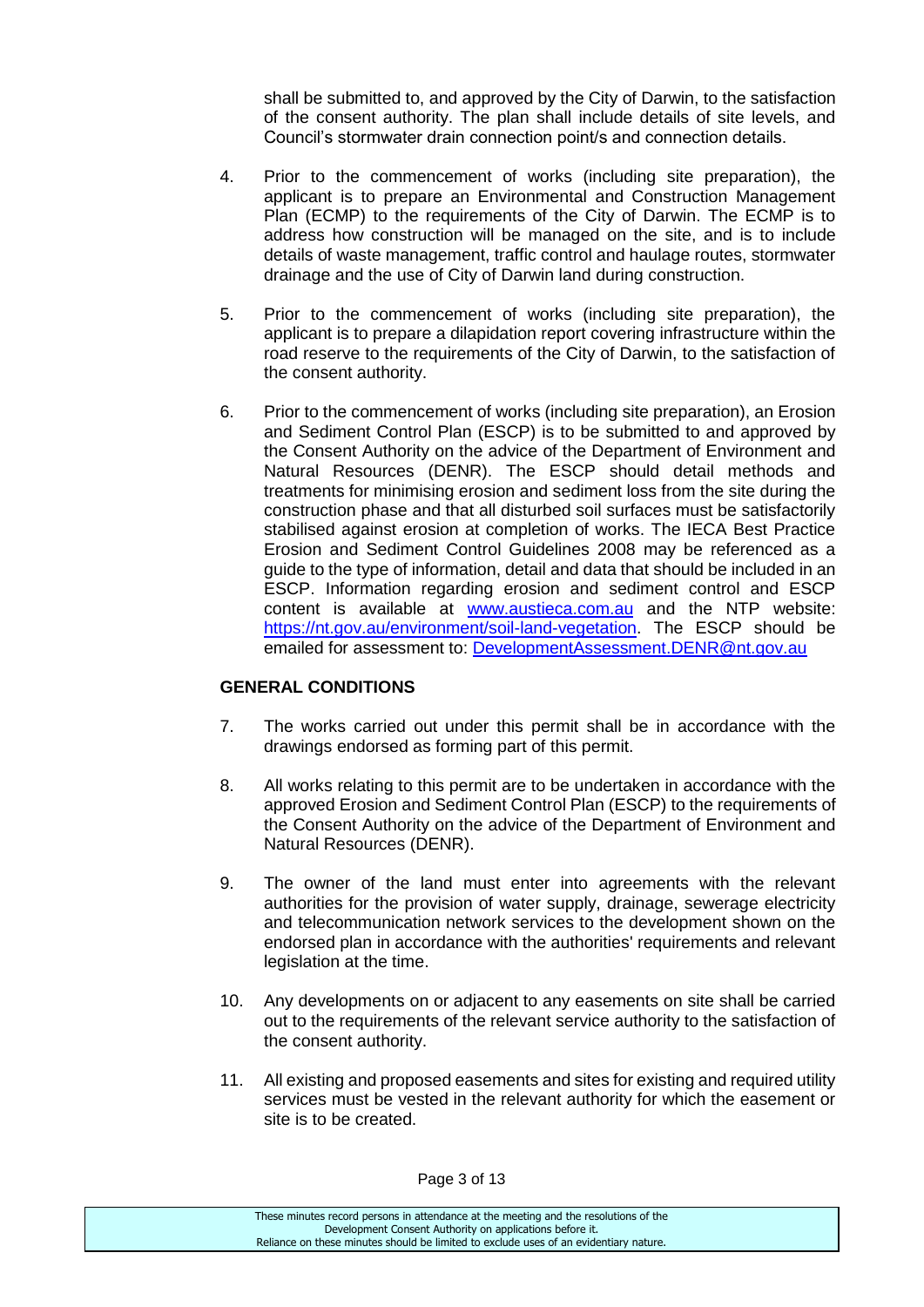- 12. The kerb crossovers and driveways to the site approved by this permit are to meet the technical standards of the City of Darwin, to the satisfaction of the consent authority.
- 13. The owner shall:
- a. remove disused vehicle and/ or pedestrian crossovers;
- b. provide and/ or reinstate footpaths/ cycleways:
- c. collect stormwater and discharge it to the drainage network; and
- d. undertake reinstatement works; all to the technical requirements of and at no cost to the City of Darwin, to the satisfaction of the consent authority.
- 14. Before the use or occupation of the development starts, the areas set aside for the parking of vehicles and access lanes as shown on the endorsed plans must be:
- a. constructed;
- b. properly formed to such levels that they can be used in accordance with the plans;
- c. surfaced with an all-weather-seal coat;
- d. drained;
- e. line marked to indicate each car space and all access lanes; and
- f. clearly marked to show the direction of traffic along access lanes and driveways;

to the satisfaction of the consent authority.

Car spaces, access lanes and driveways must be kept available for these purposes at all times.

- 15. The car parking shown on the endorsed plans must be available at all times for the exclusive use of the occupants of the development and their visitors.
- 16. Storage for waste disposal bins is to be provided to the requirements of the City of Darwin, to the satisfaction of the consent authority
- 17. Dust control measures must be employed throughout the construction stage of the development to the requirements of the NT EPA, to the satisfaction of the consent authority.
- 18. Before the occupation of the development starts the landscaping works shown on the endorsed plans must be carried out and completed to the satisfaction of the consent authority.
- 19. The landscaping shown on the endorsed plans must be maintained to the satisfaction of the consent authority, including that any dead, diseased or damaged plants are to be replaced.
- 20. No fence, hedge, tree or other obstruction exceeding a height of 0.6m is to be planted or erected so that it would obscure sight lines at the junction of the driveway and the public street to the requirements of the City of Darwin, to the satisfaction of the consent authority.
- 21. All air conditioning condensers (including any condenser units required to be added or replaced in the future) are to be appropriately screened from public view, located so as to minimise thermal and acoustic impacts on neighbouring properties and condensate disposed of to ground level in a controlled manner to the satisfaction of the consent authority.

Page 4 of 13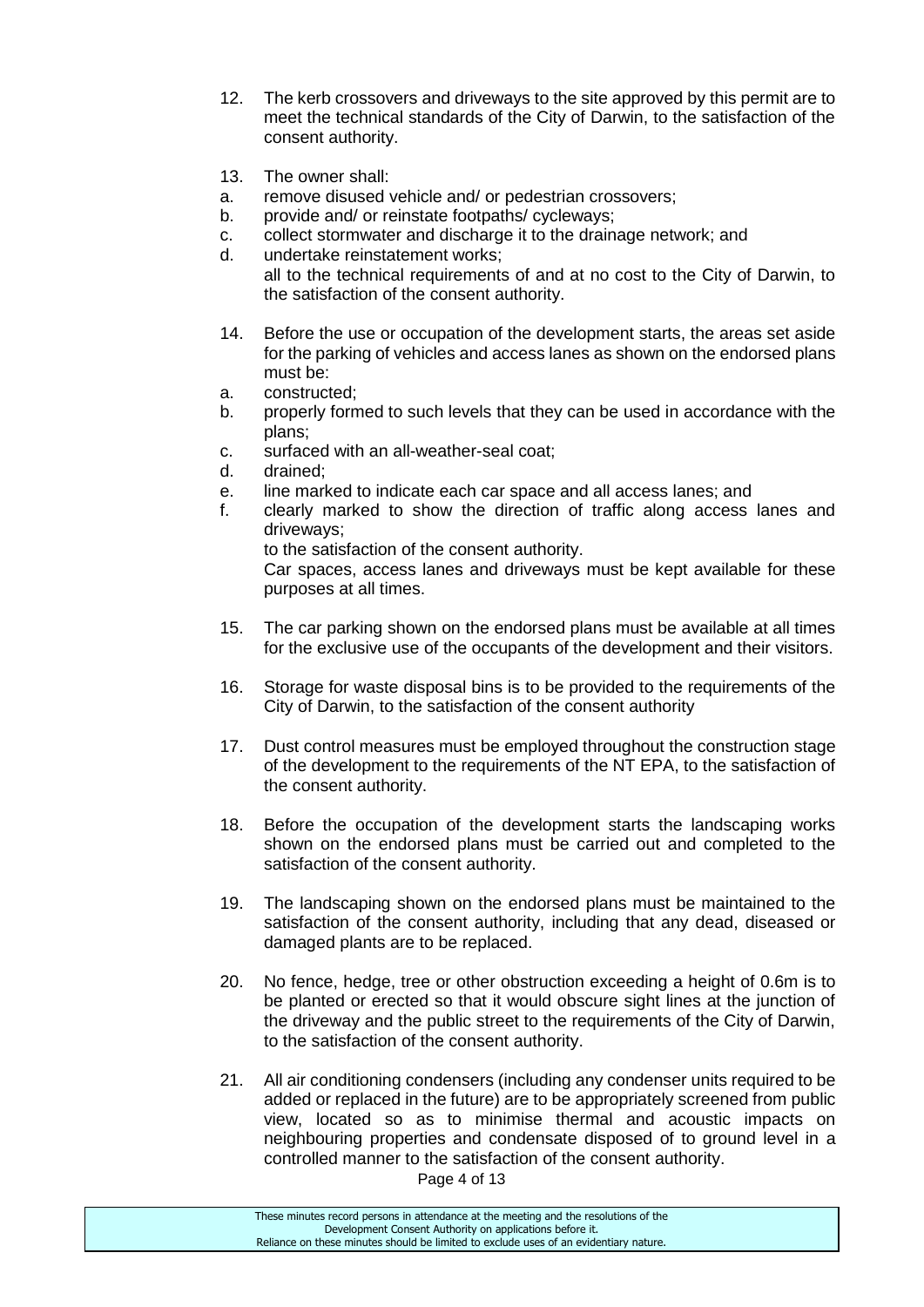22. All pipes, fixtures, fittings and vents servicing any building on the site must be concealed in service ducts or otherwise hidden from view to the satisfaction of the consent authority.

#### **NOTES**

- 1. Any proposed works on/over City of Darwin property shall be subject to separate application to City of Darwin and shall be carried out to the requirements and satisfaction of City of Darwin.
- 2. Power and Water Corporation advises that the Water and Sewer Services Development Section [\(landdevelopmentnorth@powerwater.com.au\)](mailto:landdevelopmentnorth@powerwater.com.au) and the Power Network Engineering Section [\(powerconnections@powerwater.com.au\)](mailto:powerconnections@powerwater.com.au) should be contacted via email a minimum of one month prior to construction works commencing to determine servicing requirements and the need for upgrading of infrastructure.
- 3. The Department of Environment and Natural Resources advises that construction work should be conducted in accordance with the Northern Territory Environment Protection Authority's Noise Guidelines for Development Sites. The guidelines specify that on-site construction activities are restricted to between 7am and 7pm Monday to Saturday and 9am to 6pm Sunday and Public Holidays. For construction activities outside these hours refer to the guidelines for further information.
- 4. Professional advice regarding implementation of soil erosion control and dust control measures to be employed throughout the construction phase of the development are available from the Department of Environment and Natural Resources. Information can be obtained from the IECA Best Practice Erosion and Sediment Control Guidelines 2008 available at [www.austieca.com.au](http://www.austieca.com.au/) and the NTG website [https://nt.gov.au/environment/soil-land-vegetation.](https://nt.gov.au/environment/soil-land-vegetation)
- 5. The permit holder is advised that the proposal may have assessment implications under the *Waste Management and Pollution Control Act 1998*, More information can be found on the Northern Territory Environment Protection Authority website at: https://ntepa.nt.gov.au/waste-pollution. The applicant is encouraged to contact the NT EPA on (08) 8924 4218 or [ntepa@nt.gov.au.](mailto:ntepa@nt.gov.au)
- 6. This development permit does not grant building approval. You are advised to contact a NT registered private Building Certifier to ensure that you have attained all necessary approvals before commencing demolition or construction works.
- 7. Any proposed works which fall within the scope of the *Construction Industry Long Service Leave and Benefits Act 2005* must be notified to NT Build by lodgement of the required Project Notification Form. Payment of any levy must be made prior to the commencement of any construction activity. NT Build should be contacted via email (info@ntbuild.com.au) or by phone on 08 89364070 to determine if the proposed works are subject to the Act.
- Page 5 of 13 8. If you choose nbn to service your development, you will need to enter into a development agreement with nbn. The first step is to register the development via [http://www.nbnco.com.au/develop-or-plan-with-the](http://www.nbnco.com.au/develop-or-plan-with-the-nbn/new-developments.html)[nbn/new-developments.html](http://www.nbnco.com.au/develop-or-plan-with-the-nbn/new-developments.html) once registered nbn will be in contact to discuss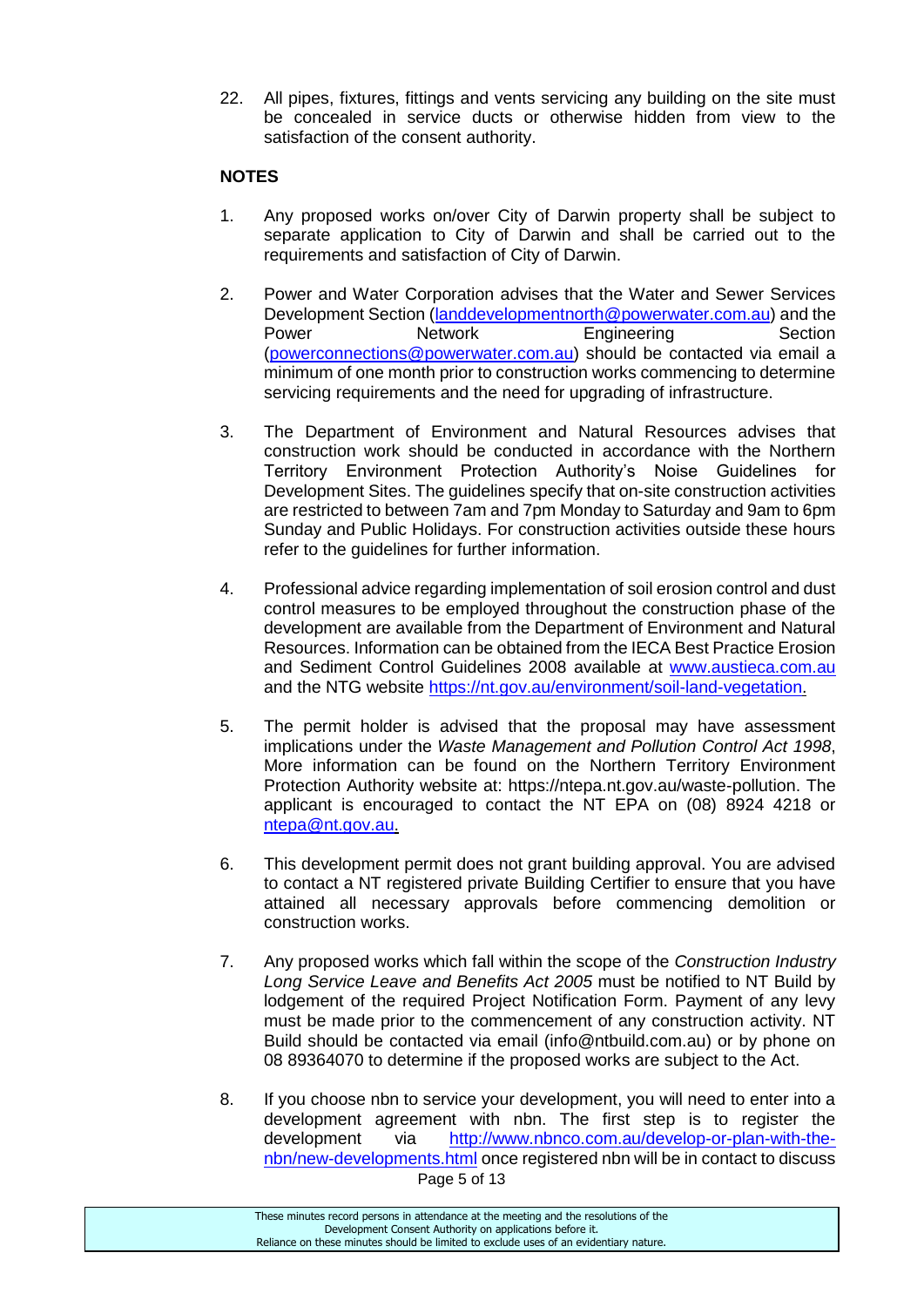the specific requirements for the development. Nbn requires you to apply at least 3 months before any civil works commence. All telecommunications infrastructure should be built to nbn guidelines found at [http://www.nbnco.com.au/develop-or-plan-with-the-nbn/new](http://www.nbnco.com.au/develop-or-plan-with-the-nbn/new-developments/builders-designers.html)[developments/builders-designers.html.](http://www.nbnco.com.au/develop-or-plan-with-the-nbn/new-developments/builders-designers.html)

9. Notwithstanding the approved plans, all signage is subject to City of Darwin approval, at no cost to Council.

#### **REASONS FOR THE DECISION**

1. Pursuant to Section 51(a) of the *Planning Act 1999*, the consent authority must take into consideration the planning scheme that applies to the land to which the application relates.

The land is in Zone CP (Community Purposes), the purpose of which is to provide for community services and facilities, whether publicly or privately owned or operated, including facilities for civic and government administration. The proposal comprises disability and aged care accommodation and an adult day services, recreation and vocational education centre (including offices), and is generally termed as a disability services facility.

The development of offices are normally prohibited in Zone CP, however clause 2.9 of the NT Planning Scheme provides that where the ancillary use or development of land would be prohibited if proposed as the primary use or development, the ancillary use or development is permitted only with consent. The proposal includes four small offices for administration purposes within the adult day services, recreation and vocational education centre building, and are considered ancillary.

The development is generally compliant with the requirements of Clause 8.2 (Commercial and Other Development in Zones…. CP) of the Planning Scheme of which the purpose is to promote siteresponsive designs of commercial, civic, community, recreational, tourist and mixed use developments which are attractive and pleasant and contribute to a safe environment. However no landscaping detail is provided for the western side of the new car park so a precedent condition is recommended to ensure that the applicant provides this detail prior to the endorsement of plans/commencement of works.

The proposal is generally in accordance with the purpose of the zone and the NT Planning Scheme.

2. Pursuant to Section 51(e) of the *Planning Act 1999*, the consent authority must take into consideration any submissions made under section 49, and any evidence received under section 50, in relation to the development application.

Page 6 of 13 No submissions were made under section 49 in relation to the application but it is noted that Mr Tremmel visited the Development Assessment Services office after the close of exhibition to express his interest in the application, with particular concerns relating to the surrounding road network and traffic. Mr Tremmel attended the hearing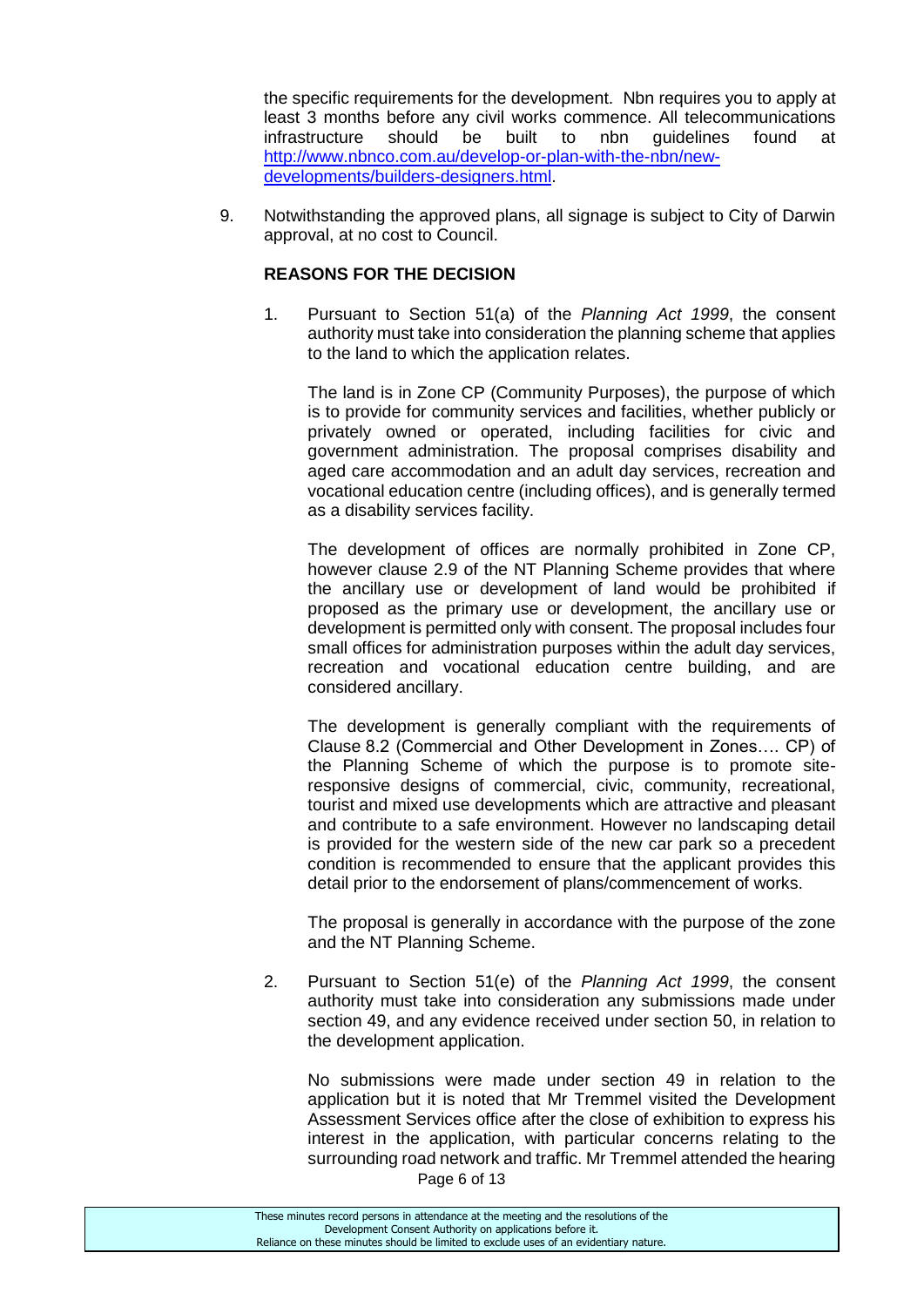and made a verbal submission in relation to his concerns. Mr Tremmel confirmed that he had no objection in relation to the proposed development but requested that the traffic generated by the development and its potential impact on the surrounding road network should be looked at closely, with particular attention to the possibility for an access to the development from Henbury Avenue. The Authority noted Mr Tremmel's concerns and confirmed that the City of Darwin has requested an updated traffic impact assessment report which would be a condition of any permit issued. The Authority noted that it was unfortunate that there was no representative from the City of Darwin present at the hearing to answer specific questions in relation to traffic and the surrounding road network.

3. Pursuant to Section 51(j) of the *Planning Act 1999*, the consent authority must take into consideration the capability of the land to which the proposed development relates, and the effect of the development on the land and on other land, the physical characteristics of which may be affected by the development. Also, pursuant to section 51(m) of the Planning Act, the consent authority must take into account the public utilities or infrastructure provided in the area in which the land is situated, the requirement for public facilities and services to be connected to the land and the requirement, if any, for those facilities, infrastructure or land to be provided by the developer for that purpose.

No land capability concerns have been identified. The Department of Environment and Natural Resources has recommended that an erosion and sediment control plan be prepared prior to construction and this is included as a standard recommended precedent condition.

Additionally, the City of Darwin has recommended as conditions precedent for the development permit that an updated comprehensive traffic impact assessment report, a construction management plan, an engineered plan for stormwater, and a dilapidation report be prepared. These are also included as standard recommended precedent conditions.

It is anticipated that these measures combined with standard conditions relating to the connection and upgrade of utility services and the provision and treatment of easements, are expected to ensure that the land is developed in accordance with physical capabilities; to address the issues raised by service authorities; and to ensure that utility and infrastructure requirements are appropriately addressed.

It is noted that the applicant requested a stormwater drainage schematic plan be required rather than an engineered plan for stormwater in the recommended stormwater precedent condition. The applicant believes only a schematic plan should be required in order to (then) allow detailed design documentation for stormwater drainage works to be prepared.

Page 7 of 13 City of Darwin has requested the (standard) precedent condition requiring an engineered plan for stormwater, which the Authority supports. The Authority does not consider that the applicant's request to change what is a standard precedent condition justified. The applicant needs to discuss the detail of what the precedent condition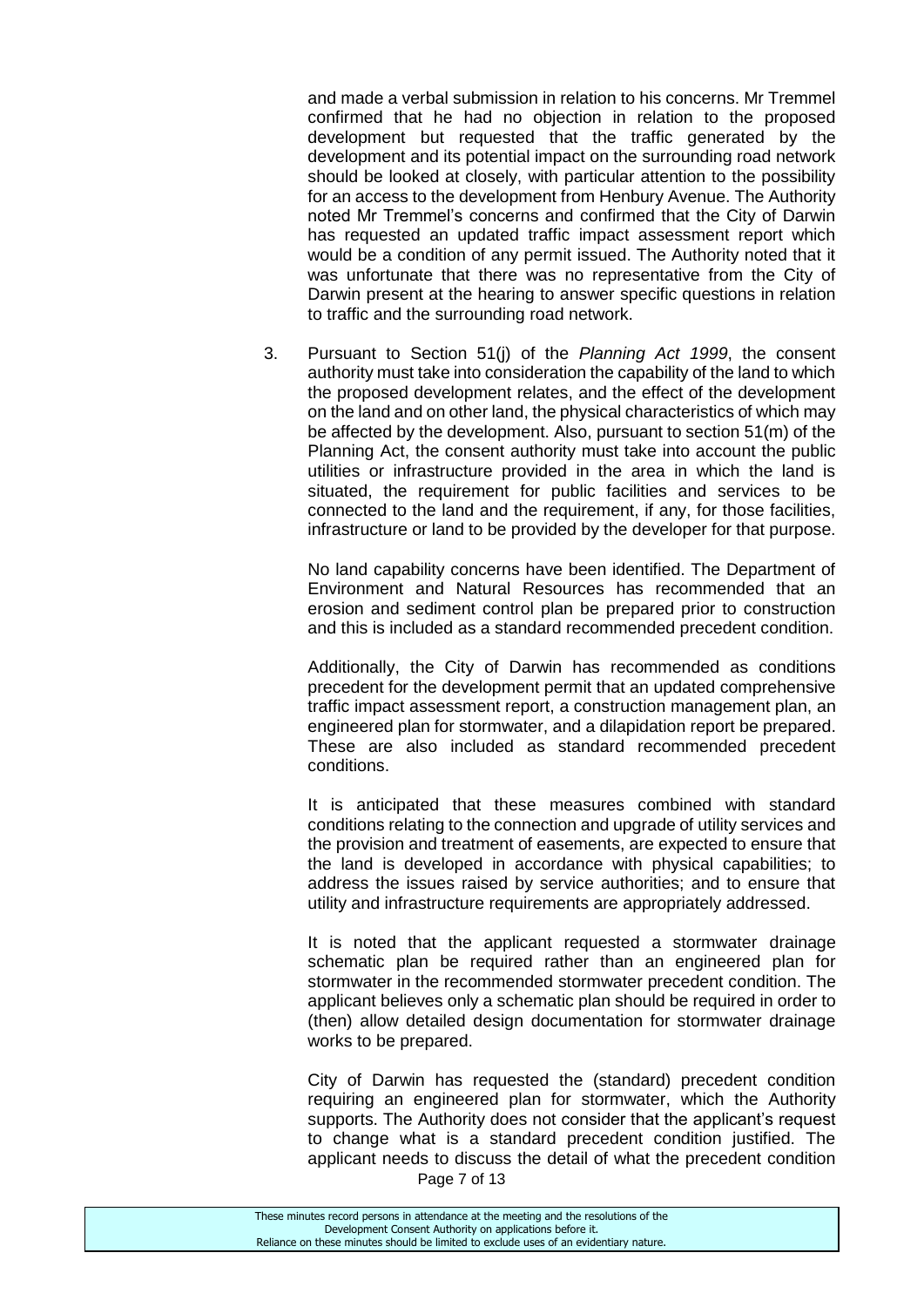requires with the City of Darwin, particularly in order to obtain clearance of the condition.

4. Pursuant to Section 51(n) of the *Planning Act 1999*, the consent authority must take into consideration the potential impact on the existing and future amenity of the area in which the land is situated.

The development comprises 3 x 1 storey buildings which are well setback from Henbury Avenue and Willeroo Street which means that the impact on the visual amenity of the area will be minimal. The development could however potentially impact amenity in terms of traffic on Willeroo Street as it is the only current access onto Lot 7714. The City of Darwin has requested that an updated comprehensive traffic impact assessment report be prepared as a precedent condition, and this has been included with the requirement the report be prepared prior to the endorsement of the plans/commencement of works. Should the report recommend that the site's existing access arrangements need to be changed as a result of the proposed development, the applicant would need to amend its plans accordingly before the endorsement of plans/commencement of works.

It is noted that the applicant requested the updated traffic impact assessment report be required prior to commencement of building works rather than prior to the endorsement of plans, as the report is very unlikely to affect site preparation works.

The Authority requires the traffic impact assessment report to examine any potential need for access from the site onto Henbury Avenue and until this matter is addressed it is unknown whether any amendments may be required to the site's access - and need to be included as part of the endorsed plans. This is a standard condition precedent for this type of situation and therefore is not amended.

**ACTION:** Notice of Consent and Development Permit

#### **ITEM 2 2 X 3 BEDROOM MULTIPLE DWELLINGS IN A SINGLE STOREY BUILDING PA2019/0056 SECTION 7647 (12) LUFF STREET, HUNDRED OF BAGOT DYNASIS PTY LTD**

Mr Michael Alakiotis (KMS Building Designs NT) attended.

**RESOLVED** That, the Development Consent Authority vary the requirements of Clause 7.3 **87/19** (Building Setback of Residential Buildings), Clause 7.3.1 (Additional Setback Requirements for Residential Buildings Longer than 18m and for Residential Buildings over 4 Storeys in Height), and Clause 7.5 (Private Open Space) of the Northern Territory Planning Scheme, and pursuant to section 53(a) of the *Planning Act 1999*, consent to the application to develop Lot 7647 (12) Luff Street, Hundred of Bagot for the purpose of 2 x 3 bedroom multiple dwellings in a single storey building, subject to the following conditions:

#### **CONDITIONS PRECEDENT**

Page 8 of 13 1. Prior to the commencement of works (including site preparation), the applicant is to submit design documents for all proposed work (including the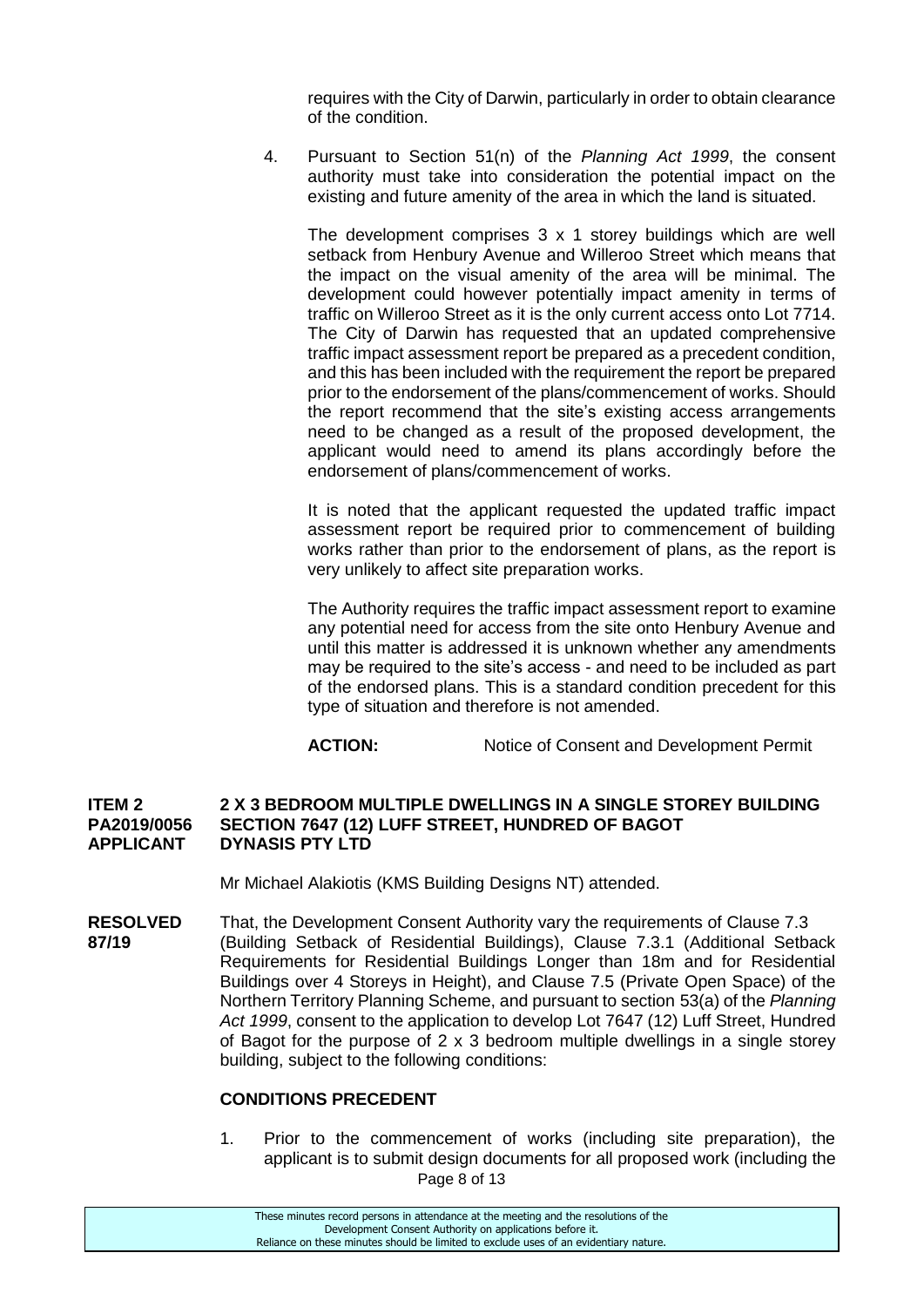provision or connection of services) within or impacting upon the Luff Street road reserve, in accordance with the Northcrest Design guidelines and standards and specifications of the Transport and Civil Services Division, Department of Infrastructure, Planning and Logistics (DIPL), to the Director Corridor Management, Transport and Civil Services Division for Road Agency Approval, DIPL, for approval.

2. Prior to the commencement of works, a schematic plan demonstrating the on-site collection of stormwater and its discharge into the Transport and Civil Services Division, DIPL stormwater drainage system shall be submitted to and approved by Transport and Civil Services Division, DIPL, to the satisfaction of the consent authority. The plan shall include details of site levels and Transport and Civil Services Division, DIPL's stormwater drain connection point/s.

#### **GENERAL CONDITIONS**

- 3. The works carried out under this permit shall be in accordance with drawings 2019/0056/01 - 2019/0056/07 endorsed as forming part of this permit.
- 4. The owner of the land must enter into agreements with the relevant authorities for the provision of water supply, drainage, sewerage, electricity, and telecommunication network services to the development shown on the endorsed plans in accordance with the authorities' requirements and relevant legislation at the time.
- 5. Any developments on or adjacent to any easements on site shall be carried out to the requirements of the relevant service authority to the satisfaction of the consent authority.
- 6. All existing and proposed easements and sites for existing and required utility services must be vested in the relevant authority for which the easement or site is to be created.
- 7. Confirmation shall be provided to Development Assessment Services (in the form of an email addressed to the Power and Water Corporation) from a suitable qualified professional confirming that all new number labels have been correctly installed at the Customer's Metering Panel(s) and water meters (where applicable). Please provide a copy of an email addressed to both [landdevelopmentnorth@powerwater.com.au](mailto:landdevelopmentnorth@powerwater.com.au) & powerconnections@powerwater.com.au
- 8. The kerb crossovers and driveways to the site approved by this permit are to meet the technical standards of Transport and Civil Services Division, DIPL, to the satisfaction of the consent authority.
- 9. The owner shall:
- (a) remove disused vehicle and/ or pedestrian crossovers;
- (b) provide footpaths/ cycleways;
- (c) collect stormwater and discharge it to the drainage network; and
- (d) undertake reinstatement works; all to the technical requirements of and at no cost to the Transport Civil Services Division of DIPL, to the satisfaction of the consent authority.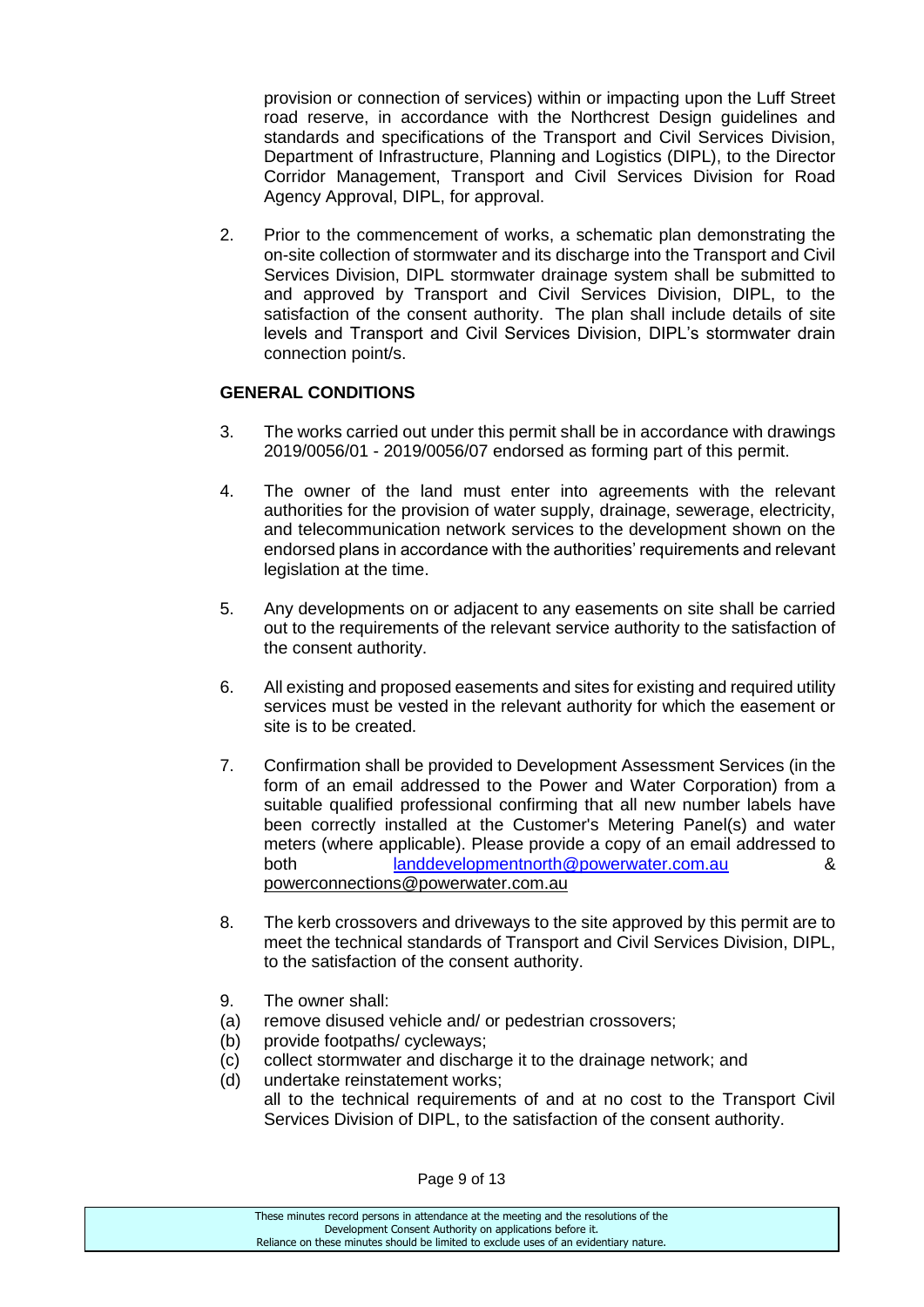- 10. Stormwater is to be collected and discharged into the drainage network to the technical standards of and at no cost to Transport and Civil Services Division, DIPL to the satisfaction of the consent authority.
- 11. Storage for waste disposal bins is to be provided to the requirements of Transport and Civil Services Division, DIPL, to the satisfaction of the consent authority.
- 12. Prior to the use/occupation of the development and connection of services (i.e. power and water), the owner of the land must apply for street addressing from the Surveyor-General of the Northern Territory. This will form the legal address and will be required to be placed on the meters within the development in accordance with the allocation. An Occupancy Permit will not be able to be granted until such time as addressing is obtained.
- 13. Appropriate soil erosion, sediment and dust control measures must be effectively implemented throughout the construction stage of the development and all disturbed soil surfaces must be suitably stabilised against erosion at completion of works, to the satisfaction of the Consent Authority.
- 14. The loads of all trucks entering and leaving the site of works are to be constrained in such a manner as to prevent the dropping or tracking of materials onto streets. This includes ensuring that all wheels, tracks and body surfaces are free of mud and other contaminants before entering onto the sealed road network. Where tracked material on the road pavement becomes a potential safety issue, the Developer will be obliged to sweep and clean material off the road.
- 15. Upon completion of any works within or impacting upon the Luff Street road reserve, the road reserve shall be rehabilitated to the standards and requirements of DIPL, to the satisfaction of the consent authority.
- 16. The private open space areas of each dwelling shall be screened on each boundary by:
- (a) the erection of a solid wall or screen fence not less than 1.8m high; or
- (b) fenced to a height not less than 1.8m high and planted with dense vegetation.
- 17. Before the occupation of the development starts the landscaping works shown on the endorsed plans must be carried out and completed to the satisfaction of the consent authority.
- 18. The landscaping shown on the endorsed plans must be maintained to the satisfaction of the consent authority, including that any dead, diseased or damaged plants are to be replaced.
- 19. No fence, hedge, tree or other obstruction exceeding a height of 0.6m is to be planted or erected so that it would obscure sight lines at the junction of the driveway and the public street to the requirements of DIPL, to the satisfaction of the consent authority.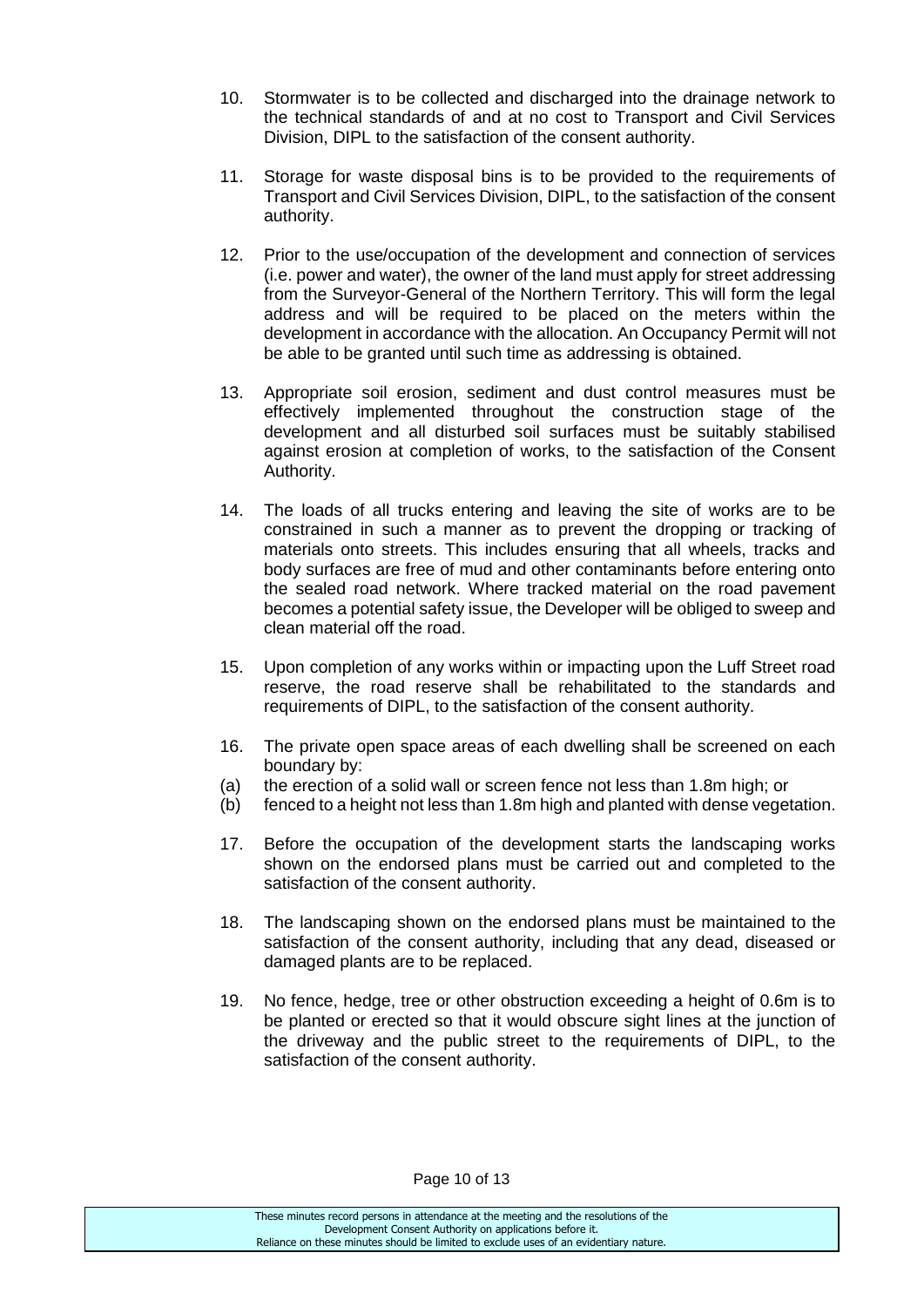- 20. All air conditioning condensers (including any condenser units required to be added or replaced in the future) are to be appropriately screened from public view, located so as to minimise thermal and acoustic impacts on neighbouring properties and condensate disposed of to ground level in a controlled manner to the satisfaction of the consent authority.
- 21. All pipes, fixtures, fittings and vents servicing any building on the site must be concealed in service ducts or otherwise hidden from view to the satisfaction of the consent authority.

### **NOTES:**

- 1. Power and Water Corporation advises that the Water and Sewer Services Development Section [\(landdevelopmentnorth@powerwater.com.au\)](mailto:landdevelopmentnorth@powerwater.com.au) and the Power **Network Engineering** Section [\(powerconnections@powerwater.com.au\)](mailto:powerconnections@powerwater.com.au) should be contacted via email a minimum of one month prior to construction works commencing to determine servicing requirements and the need for upgrading of infrastructure.
- 2. The Northern Territory Environment Protection Authority advises that construction work should be conducted in accordance with the Authority's Noise Guidelines for Development Sites in the Northern Territory. The guidelines specify that on-site construction activities are restricted to between 7am and 7pm Monday to Saturday and 9am to 6pm Sunday and Public Holidays. For construction activities outside these hours refer to the guidelines for further information.
- 3. A "Permit to Work Within a Road Reserve" may be required from the Transport Civil Services Division, DIPL before commencement of any work within the road reserve.
- 4. Access to the site off Luff Street shall be provided in accordance with the Northcrest Development Design Guide Lines. The location and configuration of each access shall be referred to Transport and Civil Services Division, DIPL for approval.
- 5. Landscaping shall be established on the Luff Street verge(s) fronting the development and shall be undertaken to the Northcrest Development Standards and requirements of Transport and Civil Services Division, DIPL.
- 6. Professional advice regarding implementation of soil erosion control and dust control measures to be employed throughout the construction phase of the development are available from the Department of Environment and Natural Resources. Information can be obtained from the IECA Best Practice Erosion and Sediment Control Guidelines 2008 available at [www.austieca.com.au](http://www.austieca.com.au/) and the NTG website [https://nt.gov.au/environment/soil-land-vegetation.](https://nt.gov.au/environment/soil-land-vegetation)
- 7. This development permit does not grant building approval. You are advised to contact a NT registered private Building Certifier to ensure that you have attained all necessary approvals before commencing demolition or construction works.
- 8. The Surveyor-General advises you should immediately make application for unit/street addresses to the Survey and Land Records unit on (08) 8995 5362 [\(surveylandrecords@nt.gov.au\)](mailto:surveylandrecords@nt.gov.au).

Page 11 of 13

| These minutes record persons in attendance at the meeting and the resolutions of the  |
|---------------------------------------------------------------------------------------|
| Development Consent Authority on applications before it.                              |
| Reliance on these minutes should be limited to exclude uses of an evidentiary nature. |
|                                                                                       |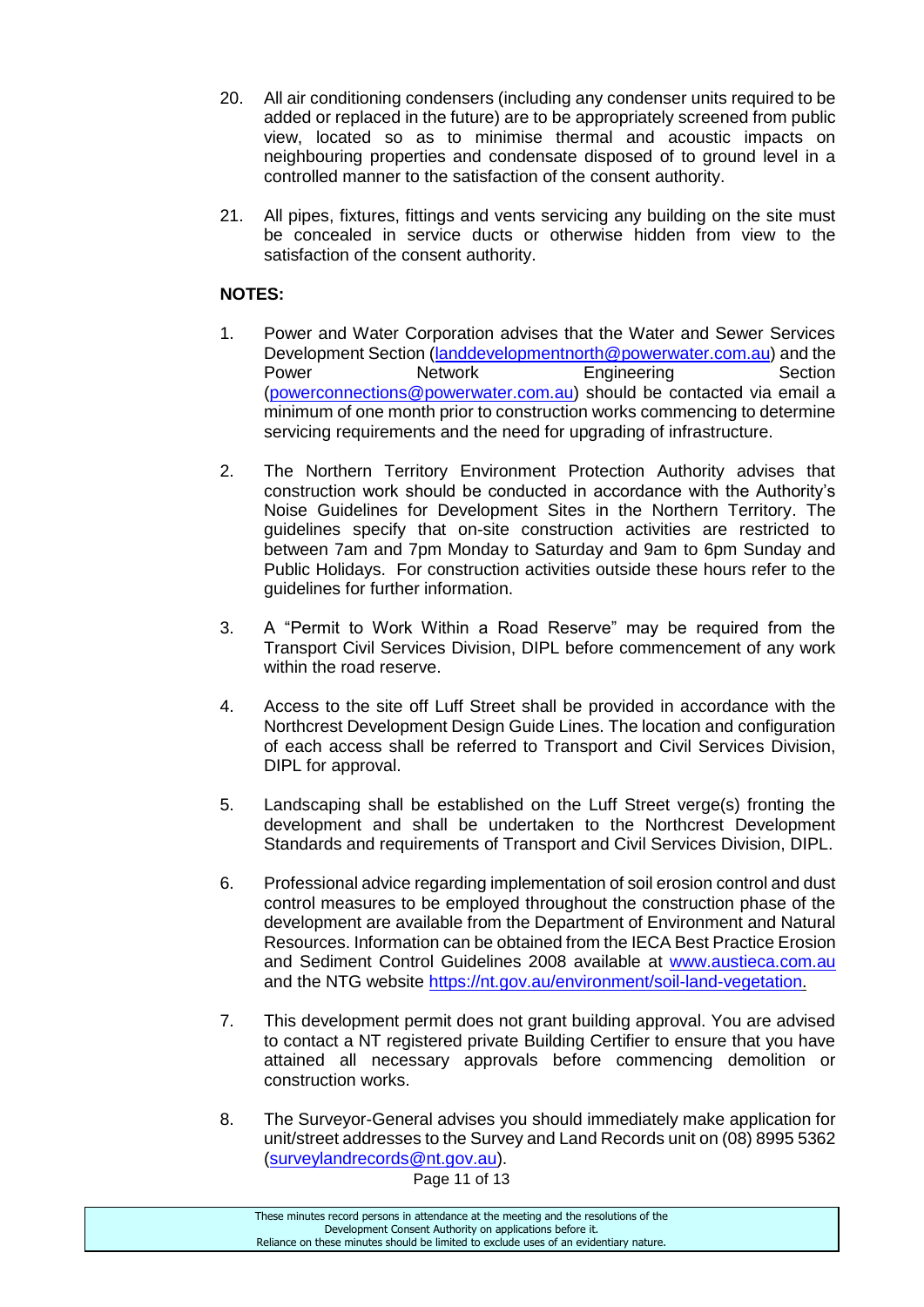9. If you choose nbn to service your development, you will need to enter into a development agreement with nbn. The first step is to register the development via [http://www.nbnco.com.au/develop-or-plan-with-the](http://www.nbnco.com.au/develop-or-plan-with-the-nbn/new-developments.html)[nbn/new-developments.html](http://www.nbnco.com.au/develop-or-plan-with-the-nbn/new-developments.html) once registered nbn will be in contact to discuss the specific requirements for the development. Nbn requires you to apply at least 3 months before any civil works commence. All telecommunications infrastructure should be built to nbn guidelines found at [http://www.nbnco.com.au/develop-or-plan-with-the-nbn/new](http://www.nbnco.com.au/develop-or-plan-with-the-nbn/new-developments/builders-designers.html)[developments/builders-designers.html](http://www.nbnco.com.au/develop-or-plan-with-the-nbn/new-developments/builders-designers.html)

#### **REASONS FOR THE DECISION**

1. Pursuant to Section 51(a) of the *Planning Act 1999*, the consent authority must take into consideration the planning scheme that applies to the land to which the application relates.

The proposal comprises the construction of 2 x 3 bedroom multiple dwellings in a single storey building on the site and is a form of development anticipated in Zone MD (Multiple Dwelling), of which the purpose is to provide for a range of housing options to a maximum height of two storeys above ground level.

2. Pursuant to Clause 2.5 (Exercise of Discretion by the Consent Authority) of the Northern Territory Planning Scheme the Authority may consent to a development that does not meet the standard set out in Part 4 and 5 of the Planning Scheme where it is satisfied that special circumstances justify the granting of consent.

A variation to clause 7.3 (Building Setbacks of Residential Buildings and Ancillary Structures) to allow the gutters along the western boundary to encroach more than 0.9m into the minimum building setbacks (by 100mm) is supported in that guttering is required by the Northcrest Design Guidelines and the encroachment is minor.

A variation to Clause 7.5 (Private Open Space) to allow a minimum dimension of less than the required 5m x 5m for private open space for unit 1 is supported as there are sufficient special circumstances that justify the granting of a variation in that the  $1m<sup>2</sup>$  area creating the noncompliance is due to an existing electrical easement which cannot be easily relocated. Additionally, the minimum private open space area requirement for unit 1 (45 $m<sup>2</sup>$ ) is exceeded by 35 $m<sup>2</sup>$ , and also the private open space area that is permeable and open to the sky exceeds the 50% requirement of the Clause 7.5 Private Open Space Factsheet by approximately 42%.

- 3. A variation to Clause 7.3.1 (Additional Setback Requirements for Residential Buildings Longer than 18m…) is supported given that the proposal satisfies the purpose of the clause based upon following reasons:
- The building design offers variation through use of stone look render to minimise the effect of building massing when viewed from adjoining land along the western boundary. The neighbouring building which is built along its zero lot line in part also assists in breaking up the building mass when viewed along that boundary.

Page 12 of 13

| These minutes record persons in attendance at the meeting and the resolutions of the  |
|---------------------------------------------------------------------------------------|
| Development Consent Authority on applications before it.                              |
| Reliance on these minutes should be limited to exclude uses of an evidentiary nature. |
|                                                                                       |